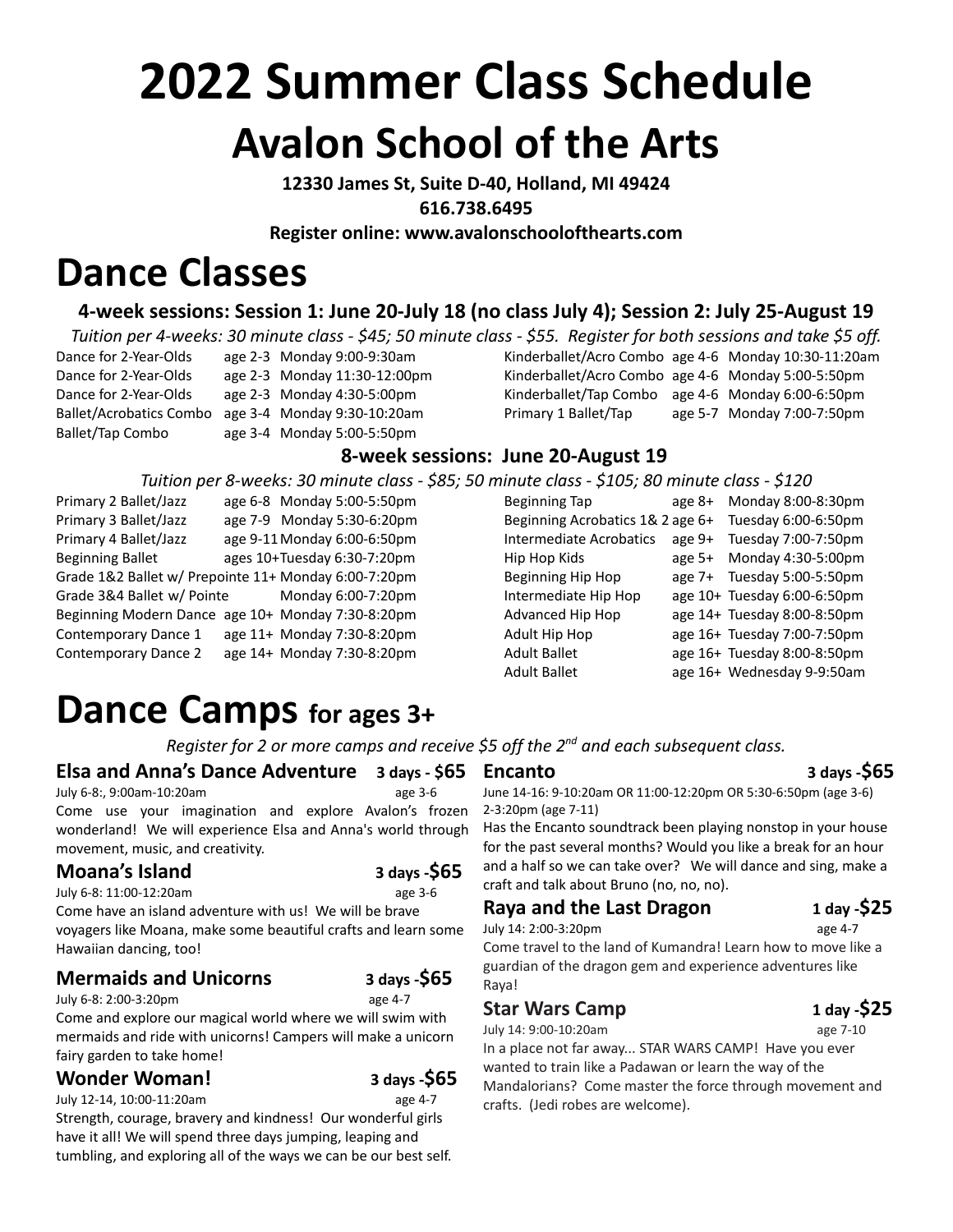## **Summer Dance Production** – Peter and the Wolf 595

### August 2-6, 10:00am-4:00pm age 6+

All West Michigan dancers, ages 6+, are invited to participate. Previous dance experience is required. Auditions will be held Friday April 29 (7-8pm for ages 6-10 and 8-9pm for ages 10+ ) & Saturday, April 30 (3-4pm for ages 6-10 and 4-5pm for ages 10+). Please sign up for auditions at bit.ly/avalonauditions22. Rehearsals will occur throughout the spring and summer, culminating in Tech Rehearsal Week, August 2-4 (time TBA). Dress rehearsal will occur on Friday, August 5, 10am-4pm. Performances will be at the Knickerbocker Theatre, downtown Holland, Saturday, August 6 at 2pm and 6pm.

# **Summer Dance Intensive**

Avalon's Summer Dance Intensive will offer attendees technique instruction from guest teachers. Dancers from all over West Michigan are invited to participate! A detailed intensive schedule will be available in June.

# **Improv and Choreography Workshop**  $\qquad$  **\$115**

6-week class, June 21 - August 2, Tuesdays 6:30-7:50pm and a set the same 12+

This workshop is for dancers who are interested in improving their improvisational skills and creating their own choreography. The workshop meets weekly for 6 weeks and concludes with a performance of student-created work. Participants will need to put in studio rehearsal time on their pieces outside of class time as well.

# **Acrobatics Camps**

**All acrobatics camps will spend time outside every day, weather permitting. Campers should wear socks with lace up tennis shoes, sunscreen and bring a water bottle. Female students should wear a leotard and shorts, male students should wear shorts and a tee shirt that can be tucked in.**

## **Cartwheel Camp \$65**

June 28-30 (3 DAYS), 10-11:30am age 5+

This camp is perfect for kids who are new to acrobatics or who have fundamental skills and want to work specifically on improving their cartwheels.

## **Acrobatics Camp – Intermediate \$80**

June 28-30 (3 DAYS), 12:30- 2:30pm age 8+

3-Day Camp: This camp is perfect for kids who have their fundamental acrobatics - rolls, cartwheels, handstands - and want to work specifically on improving their strength, flexibility and tumbling skills. For dancers who are still working on their fundamentals, please sign up for Cartwheel Camp!

# **Private Dance Lessons**

All genres of dance available, all ages and ability levels. Schedule by arrangement with instructor.

# **Music in Me \$54**

## **Summer Camp for Toddlers and Preschoolers**, age 6 months - 4 years

## June 20-23 (4 DAYS), 10:00-10:45am

Children and a caregiver explore the universal language of music with instruments, singing and dancing. In this 4 day camp, children will learn basic music concepts including rhythm, temp, dynamics and pitch, as well as experience real instruments. Early exposure to music enhances social, emotional, cognitive and physical development.